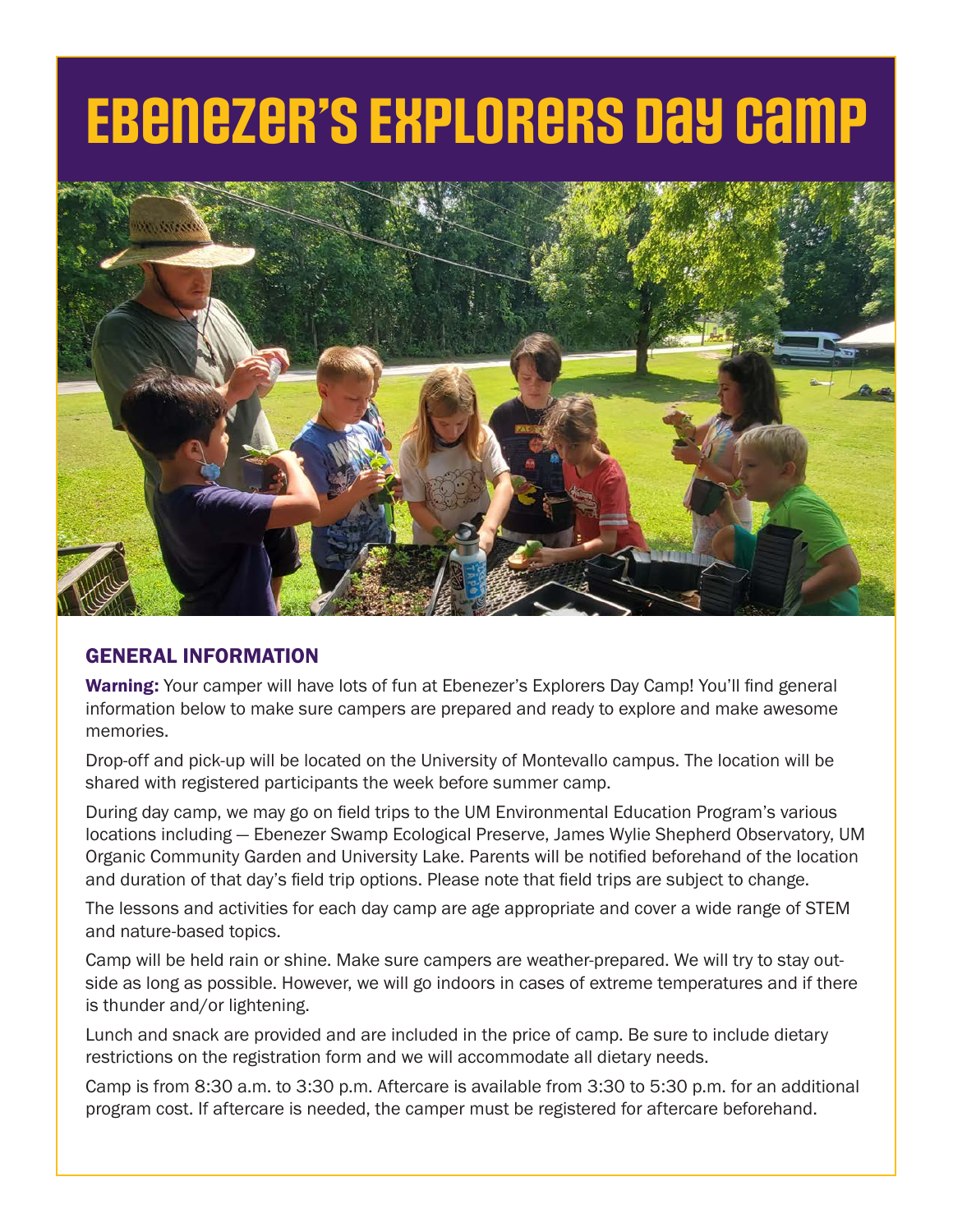## WHAT TO BRING

It is highly recommended that campers bring the following items:

- Daypack (or backpack)
- Refillable water bottle
- Bugspray
- Sunscreen
- Sturdy, closed-toed shoes that may get muddy BIG SMILES and positive attitudes
- Raincoat
- Light jacket or layers
- Pencil or pen
- Notebook
	-

## WHAT TO EXPECT

This is a typical day for camp — we may switch it up due to weather or other unforeseen circumstances.

| <b>Time</b>       | <b>Activity</b>                       |
|-------------------|---------------------------------------|
| 8:30 a.m.         | Parents drop-off                      |
| 8:30 to 9 a.m.    | Welcome meeting and theme of the day! |
| 9 to 11 a.m.      | Field trip and lunch outside          |
| 11 a.m. to noon   | <b>Big field activity</b>             |
| Noon to 1 p.m.    | Makerspace/craftivity                 |
| 1 to 1:30 p.m.    | Afternoon snack                       |
| 1:30 to 2 p.m.    | Teamwork challenge                    |
| 2 to 3 p.m.       | Science investigation                 |
| 3 to 3:30 p.m.    | Closing and clean-up                  |
| 3:30 p.m.         | Parents pick-up                       |
| 3:30 to 5:30 p.m. | *Aftercare for pre-registered campers |

To register your camper, you must first pay the program fee online at **montevallo.edu/eeprograms**. You will receive a confirmation email with a link to the registration form. Registration is only complete once the form has been submitted.

If your camper qualifies for a scholarship, contact the program director for instructions on how to register your camper. Scholarships for day camp are not always available and qualifications are subject to change from year-to-year.

During day camp, if you need to reach your camper or the program director for a non-urgent matter, it is best to email. If a matter is urgent or requires a quick response, please call or text the program director's cell phone.

For any additional questions or concerns, please contact program director Jecca Shumate via email at jshumate@montevallo.edu or leave a voicemail at 205-665-6195.

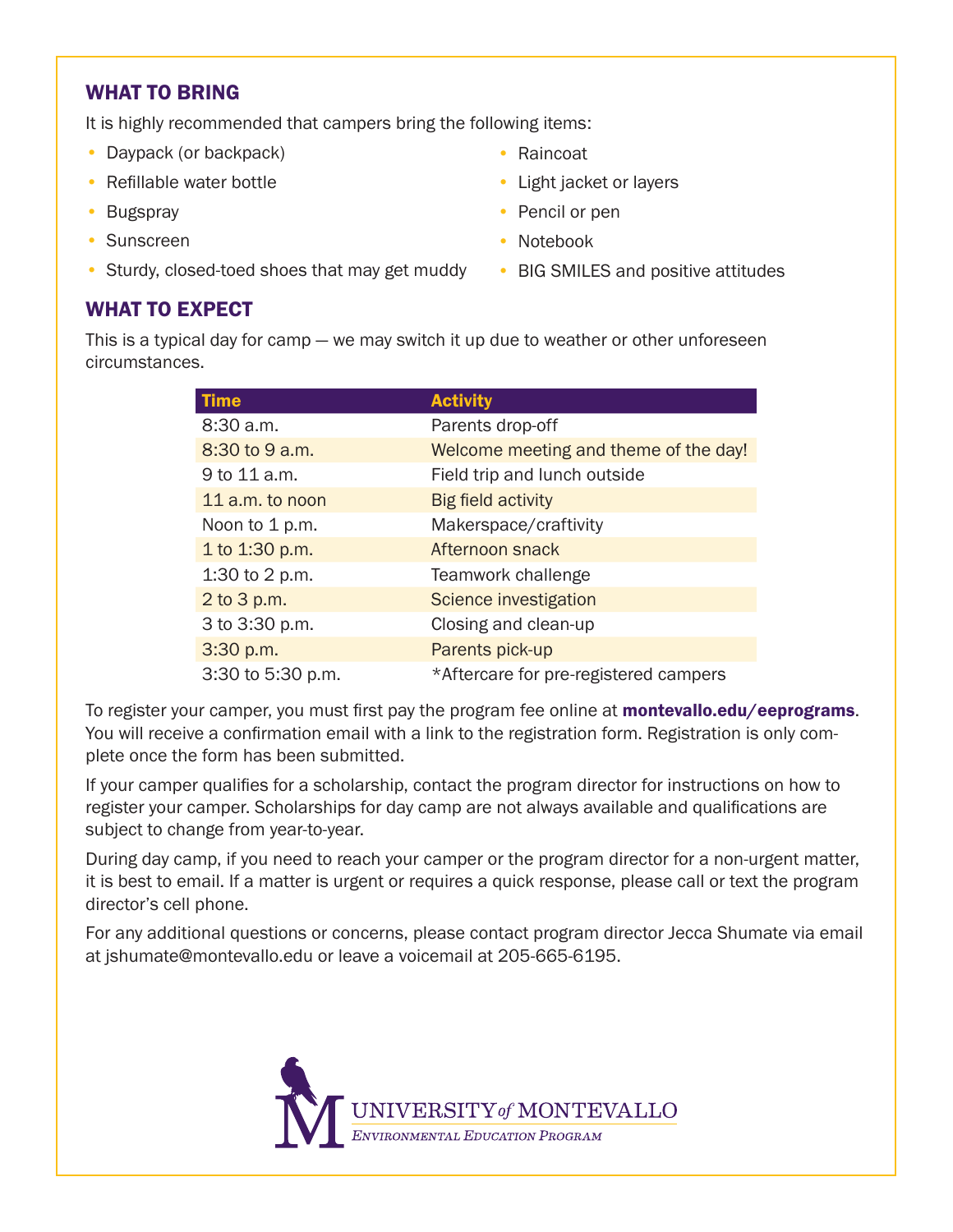

# EBENEZER'S EXPLORERS DAY CAMP POLICIES 2022

#### Dress Code

- Clothing should be appropriate for a K-12 school-related function. This includes clothing length, body coverage, themes, etc.
- Clothing exhibiting inappropriate graphics, foul language or adult themes is prohibited. The UM camp/workshop director(s) will determine if clothing could be considered inappropriate or offensive.

#### Cell Phones

- Students are permitted to bring cell phones in order to remain in contact with friends and family prior to and after instruction and during breaks.
- Cell phones will remain off during instruction time.
- Camp/workshop directors and counselors are not responsible for loss or damage caused to cell phones.

#### Prohibited Materials

- It is expected that all camp/workshop participants behave as if they were on their K-12 school campus. Simply put, if a behavior is prohibited on a typical K-12 school campus, it is not allowed at a camp/workshop on the UM campus.
- Weapons of any kind, including firearms, knives of any type and blade length, throwing stars, nun chucks, batons or toys resembling such items are prohibited. As this campus is a "gun free zone," it may be necessary to involve campus police should weapons be discovered.
- Flames of any kind, including cigarette lighters, incense or candles are prohibited.
- The camp/workshop director(s) will determine if personal items could be considered inappropriate or dangerous. Dangerous or inappropriate personal items will be confiscated by the camp/ workshop director(s) or campus police if necessary, held for the duration of the camp/workshop and returned to parents upon check-out as appropriate.

#### Illegal Substances

• Possession or use of cigarettes and any other form of tobacco is prohibited and will result in dismissal from the camp/workshop.